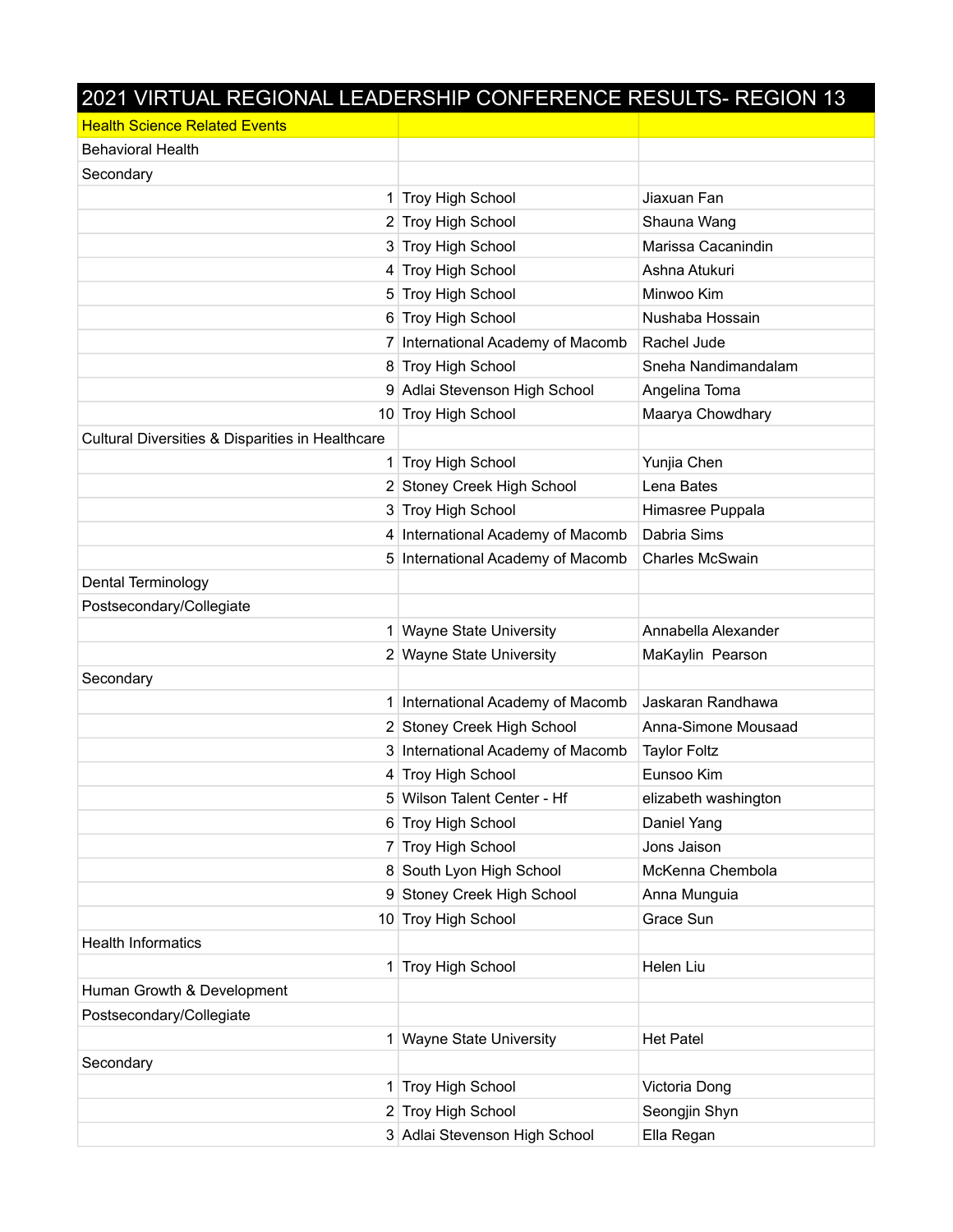|                               | 4 International Academy of Macomb | Giulianna Ruffino     |
|-------------------------------|-----------------------------------|-----------------------|
|                               | 5 South Lyon East High School     | Sneha Patel           |
|                               | 6 Troy High School                | Vaishali Pratap       |
|                               | 7 Troy High School                | Prisha Pachpande      |
|                               | 8 Troy High School                | Nandana Menon         |
| <b>Medical Law and Ethics</b> |                                   |                       |
|                               | 1 Troy High School                | Deepti Aggarwal       |
|                               | 2 Troy High School                | Vivian Park           |
|                               | 3 Troy High School                | <b>Isabelle Deng</b>  |
|                               | 4 Troy High School                | Andrew Chen           |
|                               | 5 Adlai Stevenson High School     | Olivia Sloan          |
|                               | 6 Troy High School                | Pooja Chandrasekhar   |
|                               | 7 Troy High School                | Vinati Donthireddy    |
|                               | 8 Adlai Stevenson High School     | Rudhra Patel          |
|                               | 9 South Lyon East High School     | <b>Heintjry Alba</b>  |
|                               | 10 Troy High School               | Avni Belorkar         |
| <b>Medical Math</b>           |                                   |                       |
|                               | 1 Troy High School                | Claire Wu             |
|                               | 2 Troy High School                | <b>Timothy Mathew</b> |
|                               | 3 Troy High School                | Vishnu Nair           |
|                               | 4 Adlai Stevenson High School     | Dawood Savaya         |
|                               | 5 Troy High School                | Naveen Natarajan      |
|                               | 6 Troy High School                | Shabd Shienh          |
|                               | 7 Troy High School                | Shriya Kankatala      |
|                               | 8 Troy High School                | Lilian Jing           |
|                               | 9 South Lyon East High School     | Yasaswini Kamety      |
|                               | 10 Troy High School               | Yamen Fargaly         |
| <b>Medical Reading</b>        |                                   |                       |
|                               | 1 Troy High School                | JoAnn Tu              |
|                               | 2 Troy High School                | Rena Foo              |
|                               | 3 Troy High School                | Tian Syun Lin         |
|                               | 4 Adlai Stevenson High School     | Arianna Crawley       |
|                               | 5 Troy High School                | Hanah Husain          |
| <b>Medical Terminology</b>    |                                   |                       |
|                               | 1 International Academy of Macomb | Sumehra Ali           |
|                               | 2 Stoney Creek High School        | Haeun Choi            |
|                               | 3 Shiawassee RESD                 | Madison Denman        |
|                               | 4 Wilson Talent Center - Hf       | Alyssa Browning       |
|                               | 5 Wilson Talent Center - Hf       | Nariyah Conway        |
|                               | 6 Wilson Talent Center - Hf       | Lauren Keener         |
| 7                             | Troy High School                  | Arjun Manyem          |
|                               | 8 International Academy of Macomb | McKenna Poisson       |
|                               | 9 Troy High School                | Samiksha Saravanan    |
|                               | 10 Adlai Stevenson High School    | MaryAnn Akhilomhen    |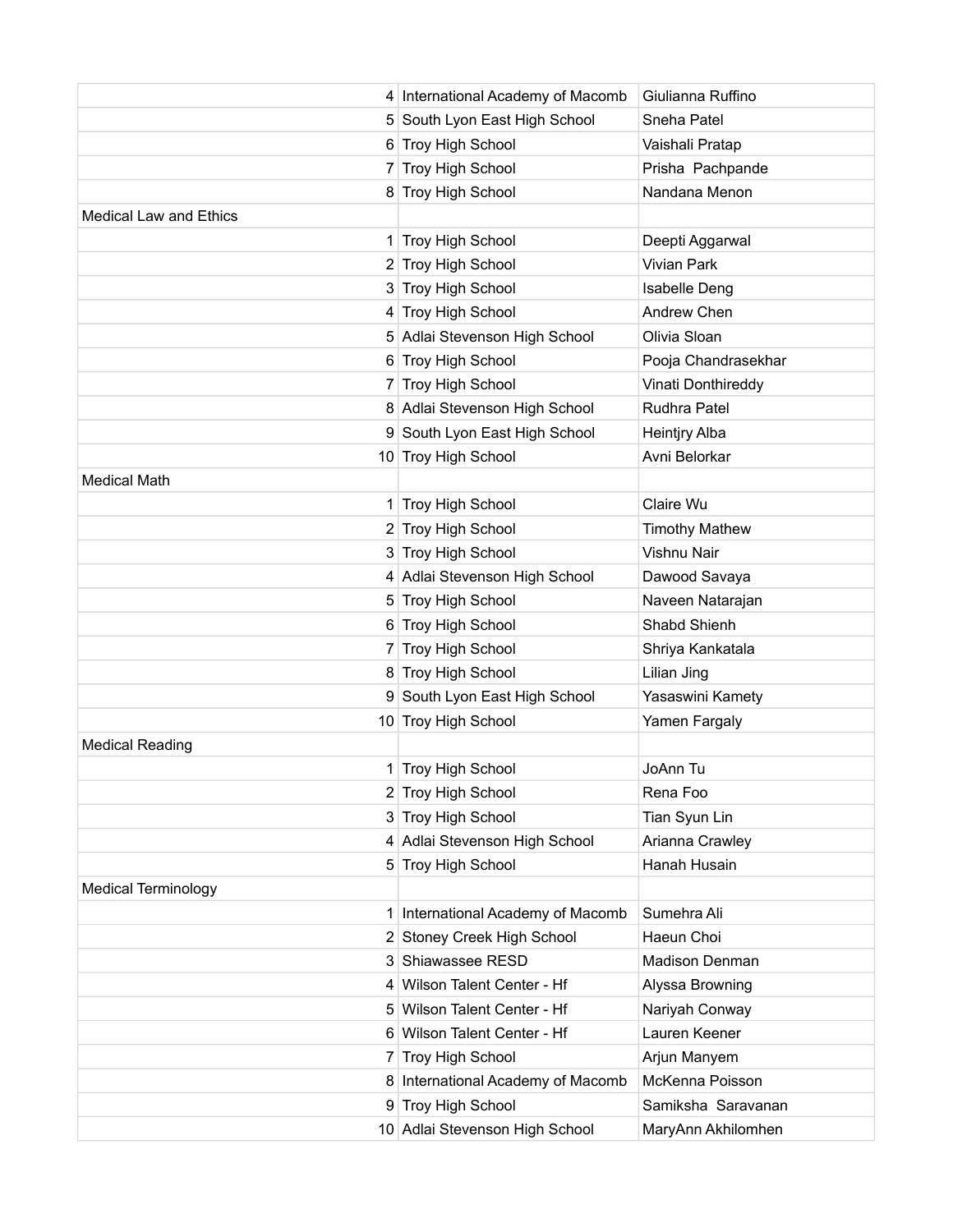| <b>Nutrition</b>                     |                                    |                      |
|--------------------------------------|------------------------------------|----------------------|
| Postsecondary/Collegiate             |                                    |                      |
| 1                                    | <b>Wayne State University</b>      | Hailey Amouri        |
| Secondary                            |                                    |                      |
|                                      | 1 Troy High School                 | Ruthesh Thavamani    |
|                                      | 2 Troy High School                 | Noyonima Masud       |
|                                      | 3 Troy High School                 | Lily Wei             |
|                                      | 4 Troy High School                 | Ishanya Saini        |
|                                      | 5 Wilson Talent Center - Hf        | Jessey Adams         |
|                                      | 6 Troy High School                 | Noelle Kwok          |
|                                      | 7 Adlai Stevenson High School      | Saleem Yasir         |
|                                      | 8 South Lyon East High School      | Vanessa Cano         |
|                                      | 9 Troy High School                 | Jeffrey Hung         |
|                                      | 10 International Academy of Macomb | Ivy Nguyen           |
| Pathophysiology                      |                                    |                      |
| 1                                    | International Academy of Macomb    | Siena Stefa          |
|                                      | 2 Stoney Creek High School         | Grace Lombardo       |
|                                      | 3 Troy High School                 | Devarshi Dalal       |
|                                      | 4 South Lyon East High School      | Maahi Patel          |
|                                      | 5 International Academy of Macomb  | Raisa Chowdhury      |
|                                      | 6 South Lyon East High School      | <b>Eshan Patel</b>   |
| 7                                    | Troy High School                   | Yashwanth Bajji      |
|                                      | 8 International Academy of Macomb  | Kayla John           |
|                                      | 9 Troy High School                 | Arya Shah            |
|                                      | 10 International Academy of Macomb | Celine Truong        |
| Pharmacology                         |                                    |                      |
|                                      | 1 Troy High School                 | Sonnet Xu            |
|                                      | 2 Troy High School                 | Hrudyanth Peela      |
|                                      | 3 Stoney Creek High School         | Avary Grace Sacdalan |
|                                      | 4 Troy High School                 | Insiya Basrai        |
| 5.                                   | Troy High School                   | Dongwhan Kim         |
|                                      | 6 International Academy of Macomb  | Harshini Veerappan   |
| 7                                    | Troy High School                   | Junha Park           |
|                                      | 8 International Academy of Macomb  | Brenda Yanez Romero  |
|                                      | 9 Troy High School                 | Ameya Vaddamani      |
|                                      | 10 International Academy of Macomb | Lisa Chiu            |
| <b>Health Professions Events</b>     |                                    |                      |
| <b>Biomedical Laboratory Science</b> |                                    |                      |
| 1                                    | Troy High School                   | Kush Parikh          |
|                                      | 2 Troy High School                 | Isabelle Lamug       |
|                                      | 3 Troy High School                 | Fiona Samson         |
|                                      | 4 Adlai Stevenson High School      | Anika Malhotra       |
|                                      | 5 Troy High School                 | Anagha Nair          |
|                                      | 6 Troy High School                 | Janhavi Tonge        |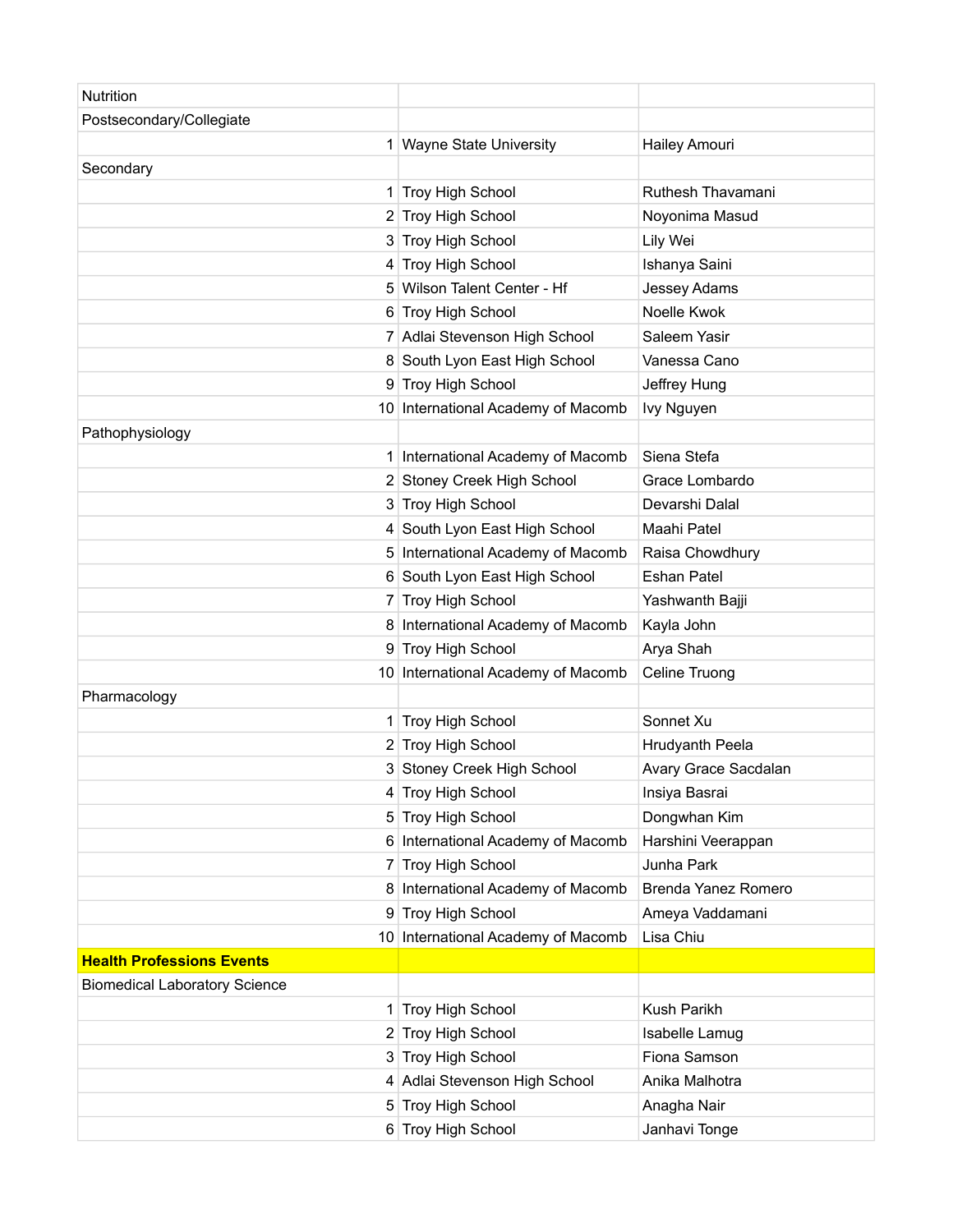|                           | 7 Adlai Stevenson High School     | Hala Alaswad                 |
|---------------------------|-----------------------------------|------------------------------|
|                           | 8 Stoney Creek High School        | Piper Beadia                 |
|                           | 9 Troy High School                | Margrette Dawoud             |
|                           | 10 Troy High School               | <b>Nihil Suthy</b>           |
| <b>Clinical Nursing</b>   |                                   |                              |
| 1                         | Stoney Creek High School          | Elizabeth Yemec              |
|                           | 2 Troy High School                | Shraddha Doddaguni Harish    |
|                           | 3 Troy High School                | Justine Perakis              |
|                           | 4 Stoney Creek High School        | Grace Newman                 |
|                           | 5 Stoney Creek High School        | <b>Bella Ocasio</b>          |
| <b>Clinical Specialty</b> |                                   |                              |
|                           | 1 Fitzgerald High School          | asaroon yasser               |
|                           | 2 Troy High School                | Shreya Srugaram              |
|                           | 3 Troy High School                | Snehakiranaraju Chandrasekar |
| <b>Dental Science</b>     |                                   |                              |
|                           | 1 Stoney Creek High School        | Kyungser Lee                 |
|                           | 2 Troy High School                | Felicia Chen                 |
|                           | 3 Troy High School                | Vikrant Vedapudi             |
|                           | 4 Troy High School                | Divya Suresh                 |
|                           | 5 Adlai Stevenson High School     | Layan George                 |
|                           | 6 International Academy of Macomb | Miranda Ludwick              |
|                           | 7 Troy High School                | Chloe Seo                    |
| Home Health Aide          |                                   |                              |
|                           | 1 Troy High School                | Prisha Agnihotri             |
|                           | 2 Adlai Stevenson High School     | Ana Mile                     |
|                           | 3 Adlai Stevenson High School     | <b>Mariem Aboutaleb</b>      |
|                           | 4 Adlai Stevenson High School     | <b>Hailey Guest</b>          |
| <b>Medical Assisting</b>  |                                   |                              |
| Postsecondary/Collegiate  |                                   |                              |
|                           | 1 Wayne State University          | Fatima Bazzi                 |
| Secondary                 |                                   |                              |
| 1                         | Adlai Stevenson High School       | Sajiv Sundar                 |
|                           | 2 Troy High School                | Srushti Basarkod             |
|                           | 3 Adlai Stevenson High School     | <b>Marcy Morris</b>          |
|                           | 4 Adlai Stevenson High School     | Tiba Al-obaidi               |
|                           | 5 Troy High School                | Richa Manni                  |
|                           | 6 Stoney Creek High School        | Laiba Bhatti                 |
| 7                         | Troy High School                  | Kalyani Velayudham           |
|                           | 8 Fitzgerald High School          | Fahmida Chowdhury            |
|                           | 9 Stoney Creek High School        | Maria Silveira               |
| <b>Nursing Assisting</b>  |                                   |                              |
|                           | 1 Adlai Stevenson High School     | Jamil Burson-Bentahar        |
|                           | 2 Fitzgerald High School          | Tahhia Mitha                 |
|                           | 3 Adlai Stevenson High School     | Renata Poles                 |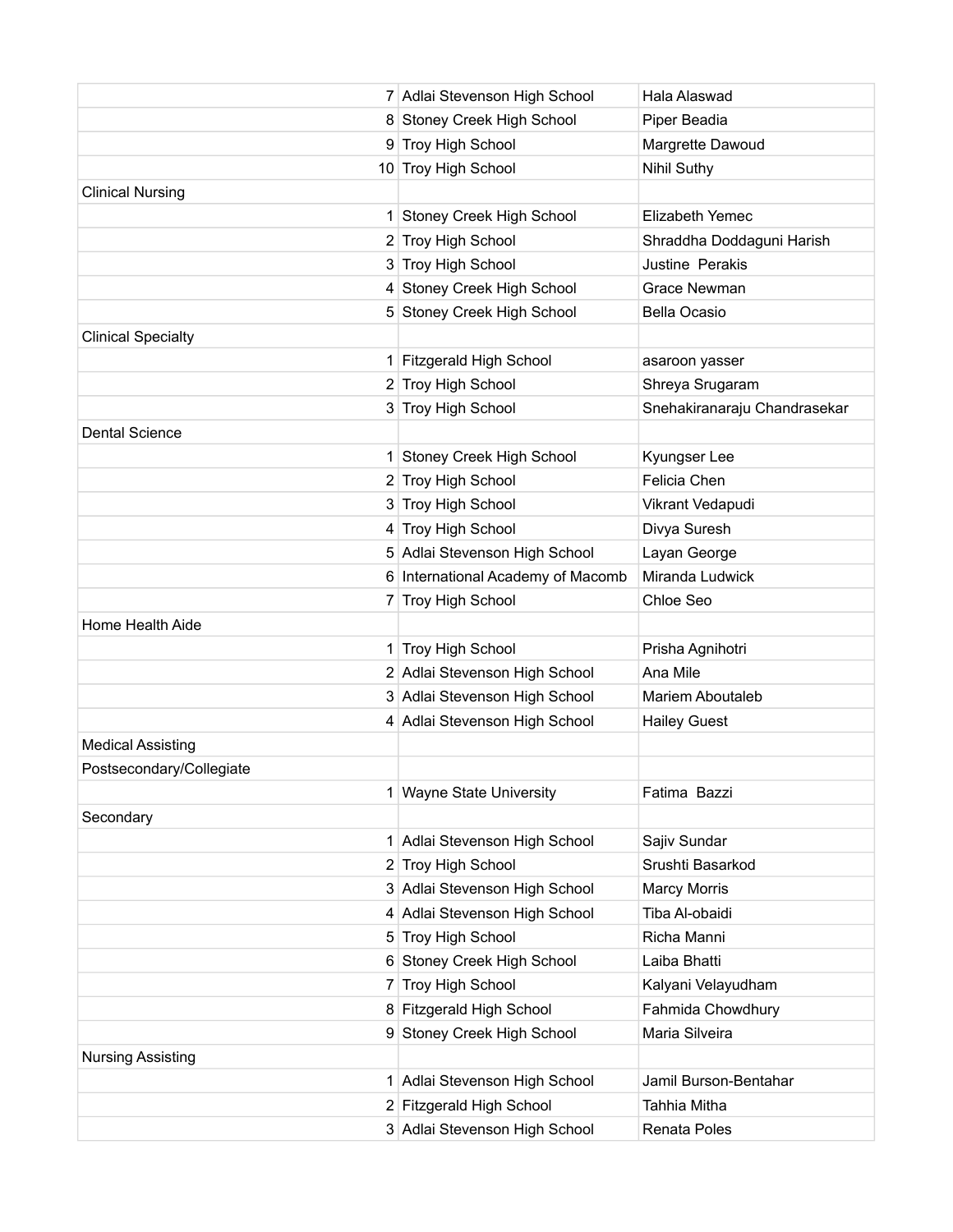| Personal Care                        |                                   |                       |
|--------------------------------------|-----------------------------------|-----------------------|
|                                      | 1 Adlai Stevenson High School     | Brianna Scharf        |
| <b>Pharmacy Science</b>              |                                   |                       |
| 1                                    | <b>Stoney Creek High School</b>   | <b>Claire Bahk</b>    |
|                                      | 2 Troy High School                | Sandra James          |
|                                      | 3 Troy High School                | Anthony Chen          |
| 4                                    | South Lyon East High School       | Devin Shaw            |
|                                      | 5 South Lyon High School          | <b>Grace Martinez</b> |
|                                      | 6 Troy High School                | Alex Lu               |
|                                      | 7 South Lyon High School          | Reagan Claypool       |
|                                      | 8 South Lyon High School          | Lasya Averineni       |
|                                      | 9 Stoney Creek High School        | Jovna Jaimon          |
|                                      | 10 Troy High School               | Jessie Chang          |
| <b>Physical Therapy</b>              |                                   |                       |
|                                      | 1 Troy High School                | Eredge Najam          |
|                                      | 2 Adlai Stevenson High School     | Amantia Mema          |
|                                      | 3 South Lyon High School          | Mithra Srinivasan     |
|                                      | 4 Wilson Talent Center - Hf       | Abby McCartney        |
|                                      | 5 Troy High School                | Sebin Oh              |
|                                      | 6 South Lyon High School          | Mariana Vangelov      |
|                                      | 7 Troy High School                | Yuchen Zhang          |
| Sports Medicine                      |                                   |                       |
|                                      | 1 Adlai Stevenson High School     | Nicholas Riera        |
|                                      | 2 Adlai Stevenson High School     | Isabella Rincon       |
|                                      | 3 Wilson Talent Center - Hf       | Ava Campbell          |
|                                      | 4 Wilson Talent Center - Hf       | Makenzie Dalton       |
|                                      | 5 Wilson Talent Center - Hf       | <b>Addison Minott</b> |
|                                      | 6 South Lyon East High School     | Isabella Ramsaroep    |
|                                      | 7 International Academy of Macomb | Madison Johnson       |
|                                      | 8 Troy High School                | Shashank Pagadala     |
|                                      | 9 South Lyon East High School     | Alex Stockford        |
|                                      | 10 South Lyon East High School    | Shivaansh Paturi      |
| Veterinary Science                   |                                   |                       |
|                                      | 1 Troy High School                | Ayushi Gupta          |
|                                      | 2 Stoney Creek High School        | Dayeon Lee            |
|                                      | 3 Troy High School                | Gaeun Kwon            |
| <b>Emergency Preparedness Events</b> |                                   |                       |
| <b>CERT Skills</b>                   |                                   |                       |
|                                      | 1 Adlai Stevenson High School     | Courtney Penalosa     |
|                                      | 1 Adlai Stevenson High School     | Aaliyah Qadir         |
| <b>CPR/First Aid</b>                 |                                   |                       |
|                                      | 1 Adlai Stevenson High School     | Phillip Chan          |
|                                      | 1 Adlai Stevenson High School     | Dyuti Datta           |
|                                      | 2 Stoney Creek High School        | Hannah Malsbury       |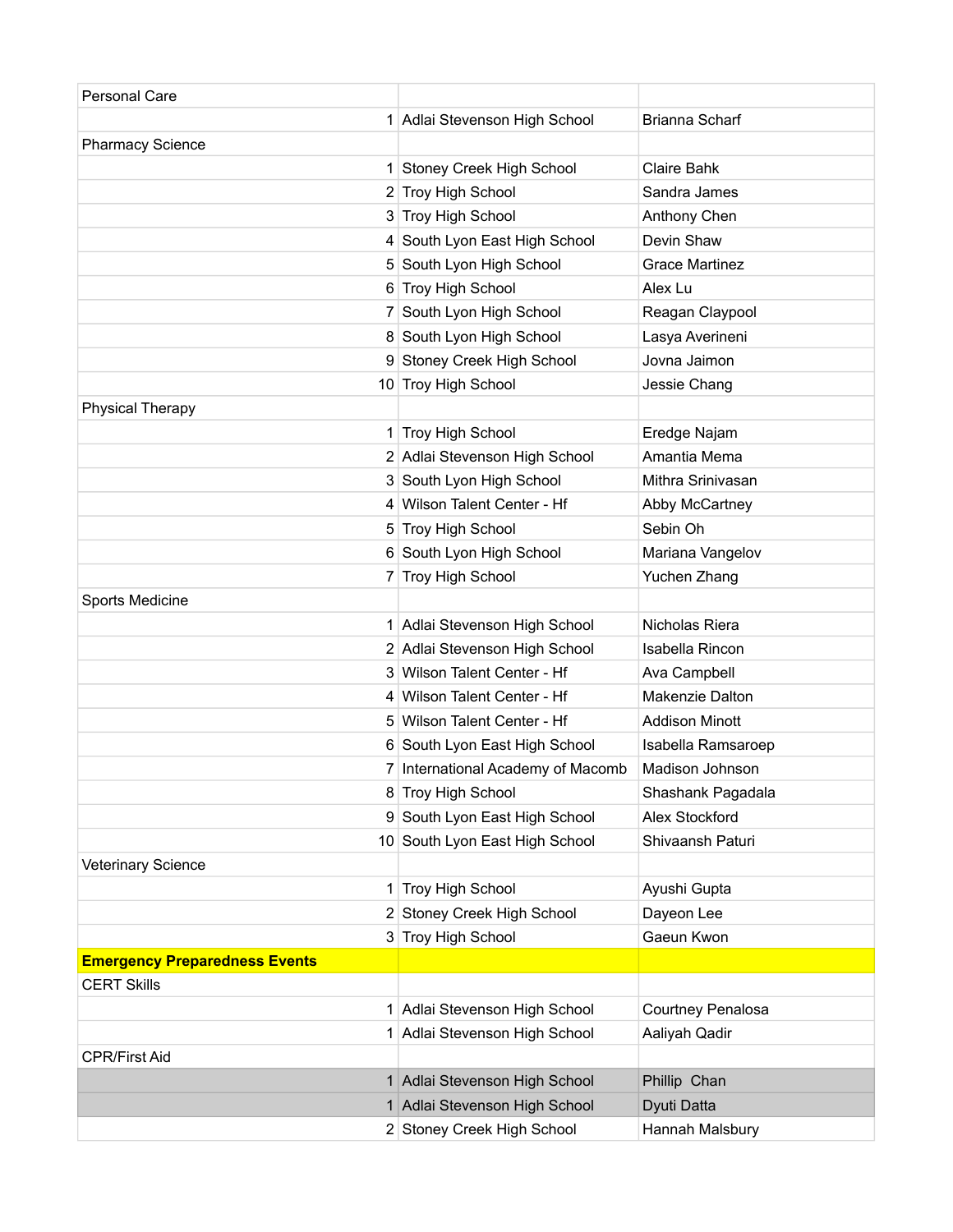|                                     | 2 Stoney Creek High School        | Ananya Prashar          |
|-------------------------------------|-----------------------------------|-------------------------|
|                                     | 3 Troy High School                | Vandya Nedle            |
|                                     | 3 Troy High School                | Elyse Lazrado           |
|                                     | 4 Stoney Creek High School        | Alivia Gabler           |
|                                     | 4 Stoney Creek High School        | Pari Vyas               |
|                                     | 5 Troy High School                | Aadithan Ekambareswaran |
|                                     | 5 Troy High School                | <b>Neal Singh</b>       |
|                                     | 6 Troy High School                | Nidhi Mody              |
|                                     | 6 Troy High School                | Stuti Sinha             |
|                                     | 7 International Academy of Macomb | <b>Gracie Eveland</b>   |
|                                     | 7 International Academy of Macomb | Alessio Destasi         |
| <b>Emergency Medical Technician</b> |                                   |                         |
|                                     | 1 Troy High School                | Elise Hsiao             |
|                                     | 1 Troy High School                | Neha Aigalikar          |
|                                     | 2 Troy High School                | Vishnu Athreya          |
|                                     | 2 Troy High School                | Rishabh Rao             |
|                                     | 3 Troy High School                | Kyungjin Kim            |
|                                     | 3 Troy High School                | Avram Joshua Tarun      |
|                                     | 4 South Lyon High School          | <b>Ashley Bledsoe</b>   |
|                                     | 4 South Lyon High School          | Chelsea Terbeck         |
| Epidemiology                        |                                   |                         |
|                                     | 1 Troy High School                | Suhavi Grewal           |
|                                     | 2 South Lyon East High School     | Ashwanth Vijayan        |
|                                     | 3 Troy High School                | <b>Alex Matthews</b>    |
|                                     | 4 Troy High School                | Jessica Mathew          |
|                                     | 5 South Lyon East High School     | David Cano              |
|                                     | 6 Troy High School                | Chakrika Boyalla        |
| 7                                   | Stoney Creek High School          | Brianna Dolan           |
| <b>Public Health</b>                |                                   |                         |
|                                     | 1 Troy High School                | Juhee Pack              |
| 1.                                  | Troy High School                  | Nandita Jagan           |
| 1.                                  | Troy High School                  | Allison Liu             |
| 1                                   | Troy High School                  | Rachel Lim              |
|                                     | 2 Troy High School                | Julia Kovacs            |
|                                     | 2 Troy High School                | Olivia Jackson          |
| <b>Leadership Events</b>            |                                   |                         |
| <b>Extemporaneous Writing</b>       |                                   |                         |
| Postsecondary/Collegiate            |                                   |                         |
| 1                                   | <b>Wayne State University</b>     | Madelyn Yarema          |
| Secondary                           |                                   |                         |
|                                     | 1 Troy High School                | Erismia Valiotis        |
|                                     | 2 Troy High School                | Lorie Chen              |
| Health Career Photography           |                                   |                         |
| Postsecondary/Collegiate            |                                   |                         |
|                                     |                                   |                         |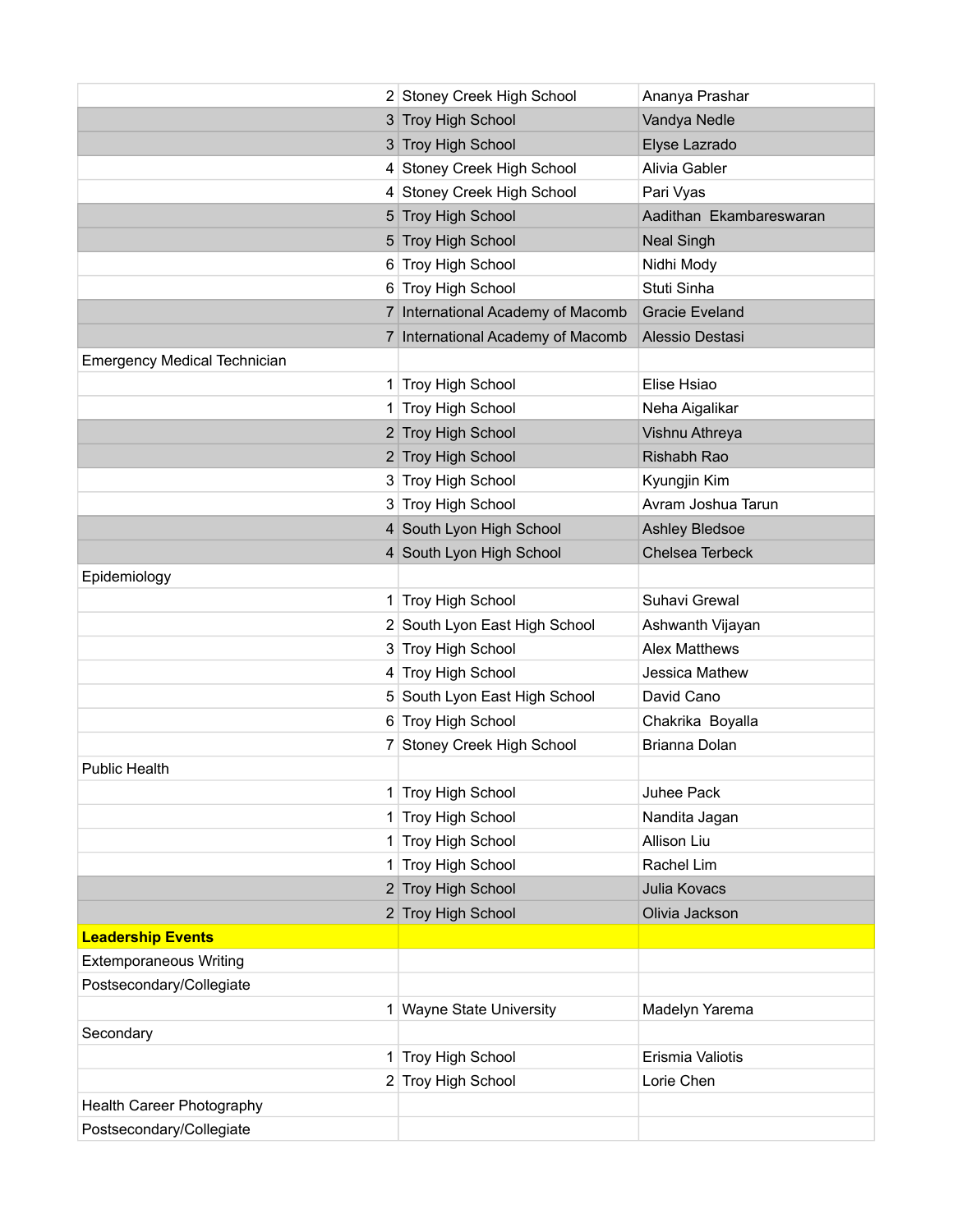|                                            | 1 Wayne State University    | Apala Vaishnav         |
|--------------------------------------------|-----------------------------|------------------------|
| Secondary                                  |                             |                        |
|                                            | 1 Troy High School          | Saakshi Sovani         |
|                                            | 2 Fitzgerald High School    | Rikkia Inman           |
|                                            | 3 Stoney Creek High School  | Sara Cogdill           |
| <b>Healthy Lifestyle</b>                   |                             |                        |
|                                            | 1 Troy High School          | Isabella Vitanovich    |
|                                            | 2 Troy High School          | Victoria Jan           |
|                                            | 3 Troy High School          | Arya Prasad            |
|                                            | 4 South Lyon High School    | <b>Jake Reed</b>       |
|                                            | 5 Stoney Creek High School  | Ansh Bahl              |
| <b>Job Seeking Skills</b>                  |                             |                        |
|                                            | 1 Troy High School          | Amay Baweja            |
|                                            | 2 Troy High School          | Rishi Girmannagari     |
| <b>Prepared Speaking</b>                   |                             |                        |
|                                            | 1 Troy High School          | Vishvaa Ravishankar    |
|                                            | 2 Troy High School          | Ella Rahmio            |
|                                            | 3 Troy High School          | Vandhana Purushothaman |
|                                            | 4 Troy High School          | Sophie Chong           |
|                                            | 5 Stoney Creek High School  | Kaitlyn Grimaudo       |
|                                            | 6 Troy High School          | Shivani Angadi         |
|                                            | 7 Troy High School          | Daniel Xiao            |
|                                            | 8 Fitzgerald High School    | Samiha Sarah           |
|                                            | 9 Wilson Talent Center - Hf | <b>Bailey Bartrum</b>  |
|                                            | 10 Troy High School         | Paras Sharma           |
| Researched Persuasive Writing and Speaking |                             |                        |
|                                            | 1 Troy High School          | Nishit Palepu          |
| <b>Research Poster</b>                     |                             |                        |
|                                            | 1 Troy High School          | Lekhana Katuri         |
|                                            | 2 Wilson Talent Center - Hf | Sydney Hagelberger     |
|                                            | 3 Stoney Creek High School  | Emily Altman           |
|                                            | 4 Troy High School          | Natalie Tallu          |
|                                            | 5 Troy High School          | Rupal Athalye          |
|                                            | 6 Troy High School          | Prisha Akasapu         |
|                                            | 7 Troy High School          | Joyoti Saha            |
| <b>Teamwork Events</b>                     |                             |                        |
| <b>Biomedical Debate</b>                   |                             |                        |
|                                            | 1 Troy High School          | Mariska Goswami        |
|                                            | 1 Troy High School          | Seo Hyun Baek          |
| 1                                          | Troy High School            | Sanya Chawla           |
|                                            | 1 Troy High School          | Hyun Kim               |
|                                            | 2 Troy High School          | Jessica Wu             |
|                                            | 2 Troy High School          | Brenda Mao             |
|                                            | 2 Troy High School          | Jeffery Kim            |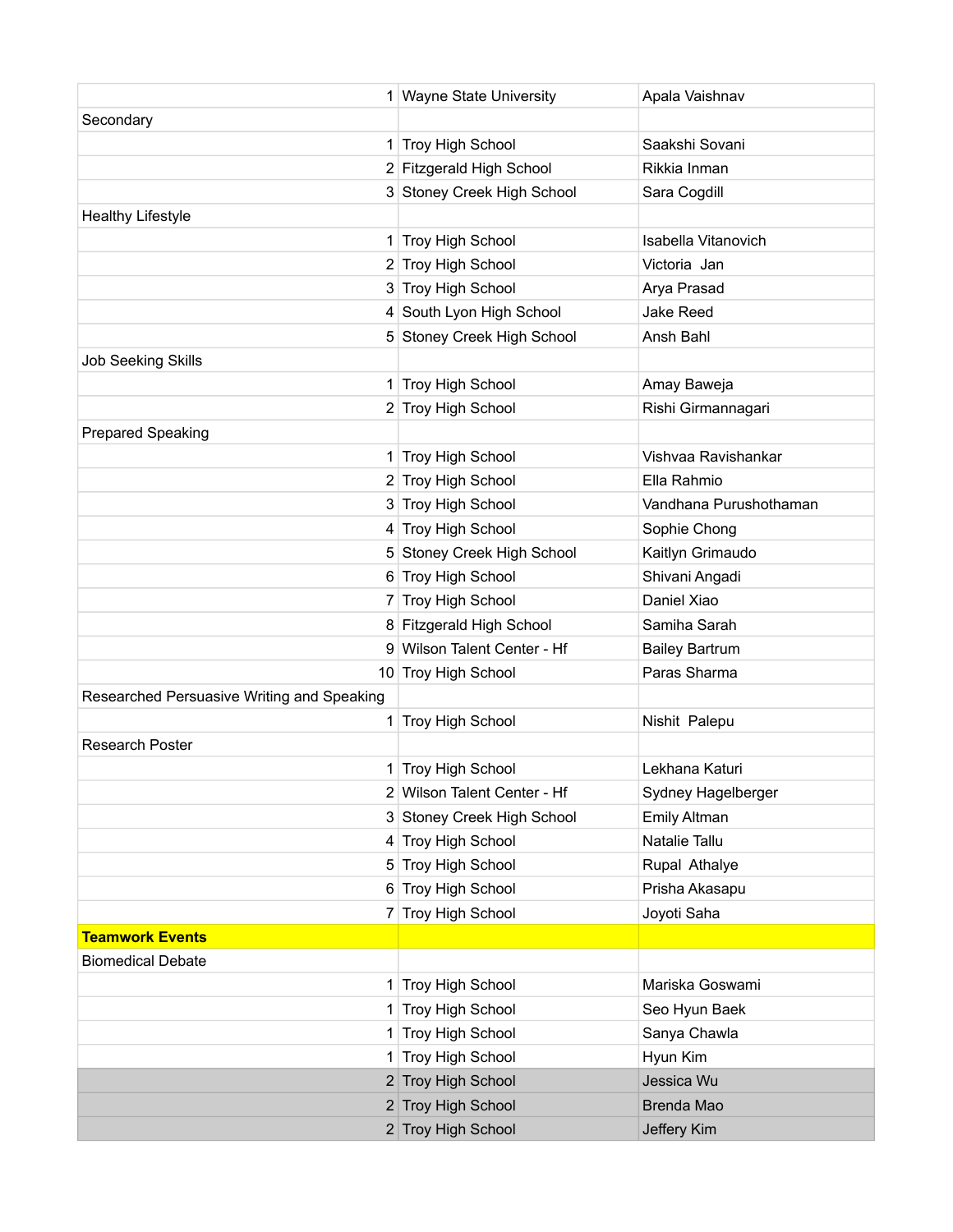|                                 | 3 Troy High School                | Mahima Natarajan     |
|---------------------------------|-----------------------------------|----------------------|
|                                 | 3 Troy High School                | Clara Yalamanchili   |
|                                 | 3 Troy High School                | Tanvi Salwan         |
|                                 | 3 Troy High School                | Shreyana Keeta       |
|                                 | 4 Wilson Talent Center - Hf       | Janayia Edwards      |
|                                 | 4 Wilson Talent Center - Hf       | rofaida musa         |
|                                 | 4 Wilson Talent Center - Hf       | emelia johnson       |
|                                 | 4 Wilson Talent Center - Hf       | Kristine Li          |
|                                 | 5 Troy High School                | Pranav Jayaram       |
|                                 | 5 Troy High School                | Anshul Shenoy        |
|                                 | 5 Troy High School                | Arkesh Das           |
|                                 | 6 International Academy of Macomb | Aqila Khanam         |
|                                 | 6 International Academy of Macomb | <b>Tasnur Ahmed</b>  |
|                                 | 6 International Academy of Macomb | Tanzila Khanam       |
|                                 | 7 Stoney Creek High School        | Sloane Kerska        |
|                                 | 7 Stoney Creek High School        | Milana Skoric        |
|                                 | 7 Stoney Creek High School        | Phoebe Marx          |
|                                 | 7 Stoney Creek High School        | Hannah Smith         |
| <b>Creative Problem Solving</b> |                                   |                      |
|                                 | 1 Troy High School                | Aditya Shankar       |
|                                 | 1 Troy High School                | Dhruv Digraskher     |
|                                 | 1 Troy High School                | Sameer Khed          |
|                                 | 1 Troy High School                | Ashmit Shrivastava   |
| <b>Forensic Science</b>         |                                   |                      |
|                                 | 1 Adlai Stevenson High School     | <b>Lauren Nemens</b> |
|                                 | 1 Adlai Stevenson High School     | Kennedi Dubey        |
|                                 | 2 Troy High School                | Harini Sangeetham    |
|                                 | 2 Troy High School                | Siya Gupta           |
|                                 | 3 South Lyon High School          | Julia Sarrach        |
|                                 | 3 South Lyon High School          | Katelyn Sartori      |
|                                 | 4 Troy High School                | Huyen Nguyen         |
|                                 | 4 Troy High School                | Rachel Zhai          |
|                                 | 5 Stoney Creek High School        | Tingqi Liu           |
|                                 | 5 Stoney Creek High School        | Lucie Hranacova      |
|                                 | 6 International Academy of Macomb | Sigmund Harder       |
|                                 | 6 International Academy of Macomb | Ryan Hong            |
|                                 | 7 International Academy of Macomb | Abigail Tremucha     |
| 7 <sup>1</sup>                  | International Academy of Macomb   | Zoe Xenos            |
|                                 | 8 International Academy of Macomb | Moira Periappuram    |
|                                 | 8 International Academy of Macomb | Madeline Steinhauser |
|                                 | 9 South Lyon East High School     | Srilassya Yalavarti  |
| 9                               | South Lyon East High School       | Sarah Winter         |
| 10                              | Troy High School                  | Felicia Jucja        |
|                                 | 10 Troy High School               | Carisa Zhu           |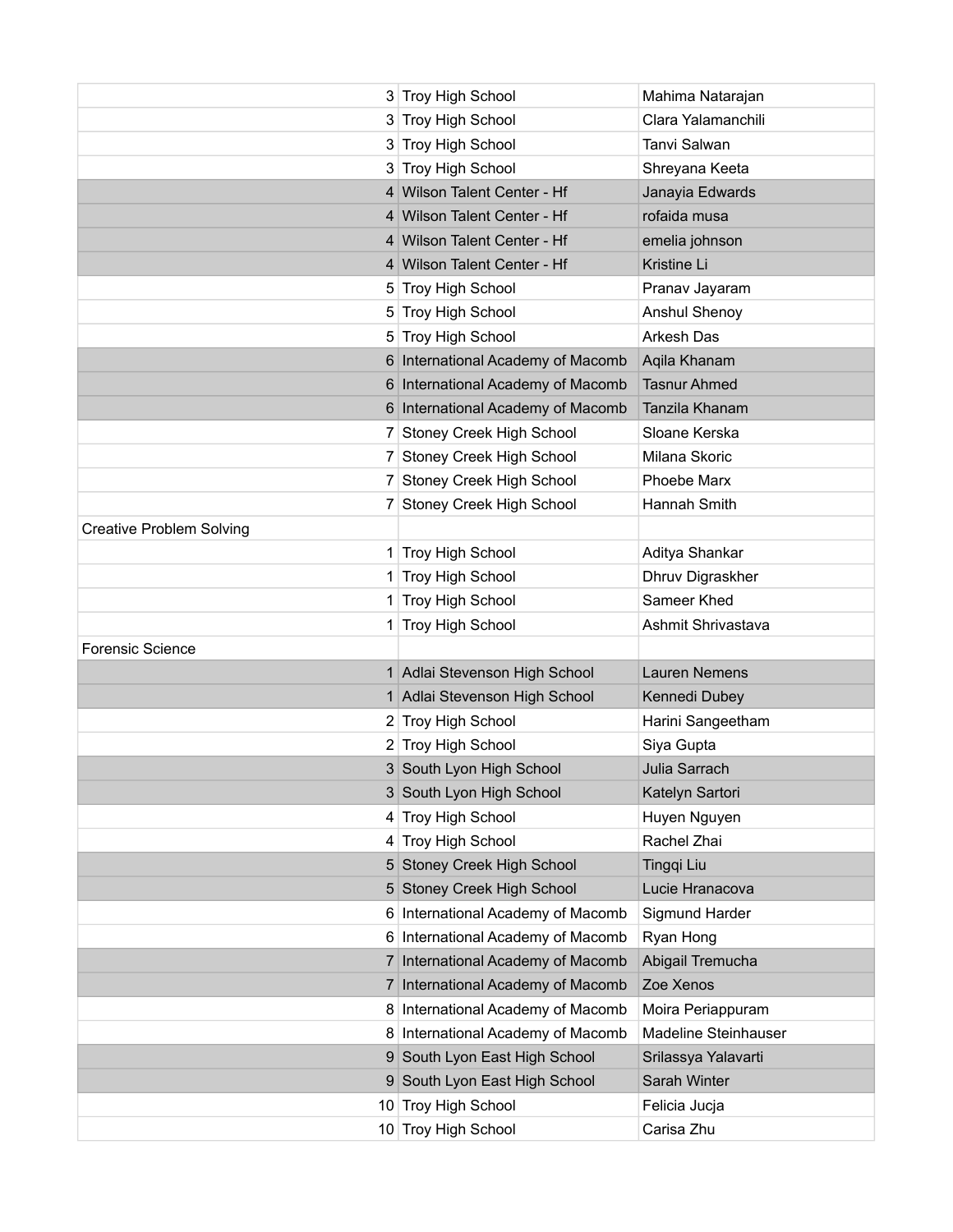| <b>Health Career Display</b> |                                   |                          |
|------------------------------|-----------------------------------|--------------------------|
| 1                            | Troy High School                  | Medha Jasti              |
| 1                            | Troy High School                  | Sindhu Marthi            |
|                              | 2 Troy High School                | Seungyeon Pack           |
|                              | 2 Troy High School                | Alisha Gautam            |
|                              | 3 Adlai Stevenson High School     | Caleb McKay              |
|                              | 3 Adlai Stevenson High School     | Amanda Amir              |
|                              | 4 Troy High School                | Siri Kashyap             |
|                              | 4 Troy High School                | Adithi Kashyap           |
|                              | 5 International Academy of Macomb | Banhi Shah               |
|                              | 5 International Academy of Macomb | Mehreen Rahman           |
| <b>Health Education</b>      |                                   |                          |
|                              | 1 South Lyon East High School     | Aarav Contractor         |
|                              | 1 South Lyon East High School     | Kartikeya Nukala         |
|                              | 1 South Lyon East High School     | <b>Dhanush Tavva</b>     |
|                              | 2 Adlai Stevenson High School     | Jasmine Nolan            |
|                              | 2 Adlai Stevenson High School     | <b>Chelsie Griffith</b>  |
|                              | 3 Stoney Creek High School        | <b>Harrison Andrieux</b> |
|                              | 3 Stoney Creek High School        | Ohm Kumblekere           |
|                              | 3 Stoney Creek High School        | Angelo Askar             |
|                              | 3 Stoney Creek High School        | Raphael Mousaad          |
|                              | 4 International Academy of Macomb | Adiva Islam              |
|                              | 4 International Academy of Macomb | Shupti Shill             |
|                              | 5 Stoney Creek High School        | Muneeb Hameed            |
|                              | 5 Stoney Creek High School        | Jerome Quinn             |
|                              | 5 Stoney Creek High School        | Sawyer Kujawski          |
|                              | 5 Stoney Creek High School        | Colin Nehilla            |
| Medical Innovation           |                                   |                          |
| 1                            | Troy High School                  | Niheera Aedla            |
|                              | 1 Troy High School                | Aileen Liu               |
| 1.                           | Troy High School                  | Avani Prasad             |
|                              | 2 Stoney Creek High School        | Muhammad Saad Babar      |
|                              | 2 Stoney Creek High School        | Maha Babar               |
|                              | 2 Stoney Creek High School        | <b>Grace Forsell</b>     |
|                              | 2 Stoney Creek High School        | Emma Kim                 |
|                              | 3 Troy High School                | Elizabeth George         |
|                              | 3 Troy High School                | Sabrina Tallu            |
|                              | 3 Troy High School                | Gargi Gajkeshwar         |
| Parliamentary Procedure      |                                   |                          |
|                              | 1 Troy High School                | Meera Manek              |
| 1                            | Troy High School                  | Rebecca Varghese         |
| 1                            | Troy High School                  | Emily Chen               |
| 1                            | Troy High School                  | Aditi Locula             |
|                              | 1 Troy High School                | Claire Wu                |